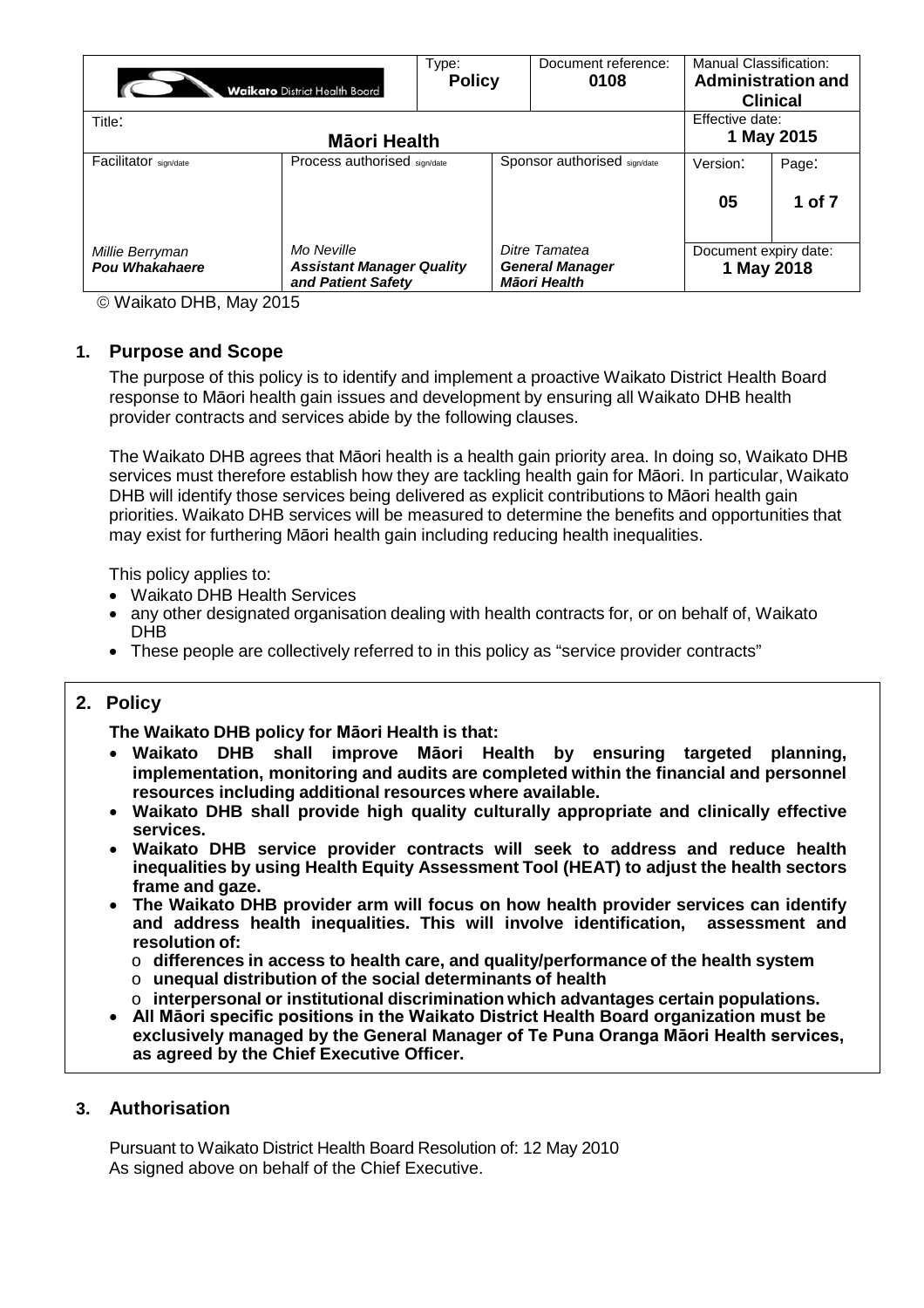| <b>Waikato</b> District Health Board | Document ref:<br>0108 | Effective date:<br>May 2015 | Expiry date:<br>1 May 2018 | Page:<br>3 of 7       |
|--------------------------------------|-----------------------|-----------------------------|----------------------------|-----------------------|
| Title:<br>Māori Health               |                       | Type:<br><b>Policy</b>      | Version:<br>05             | Authorising initials: |

Policy Processes and Associated Information

## **Appendix A**

## **Appendix B**

Disclaimer: This document has been developed by Waikato District Health Board specifically for its<br>own use. Use of this document and any reliance on the information contained therein by any third party is at their own risk and Waikato District Health Board assumes no responsibility whatsoever.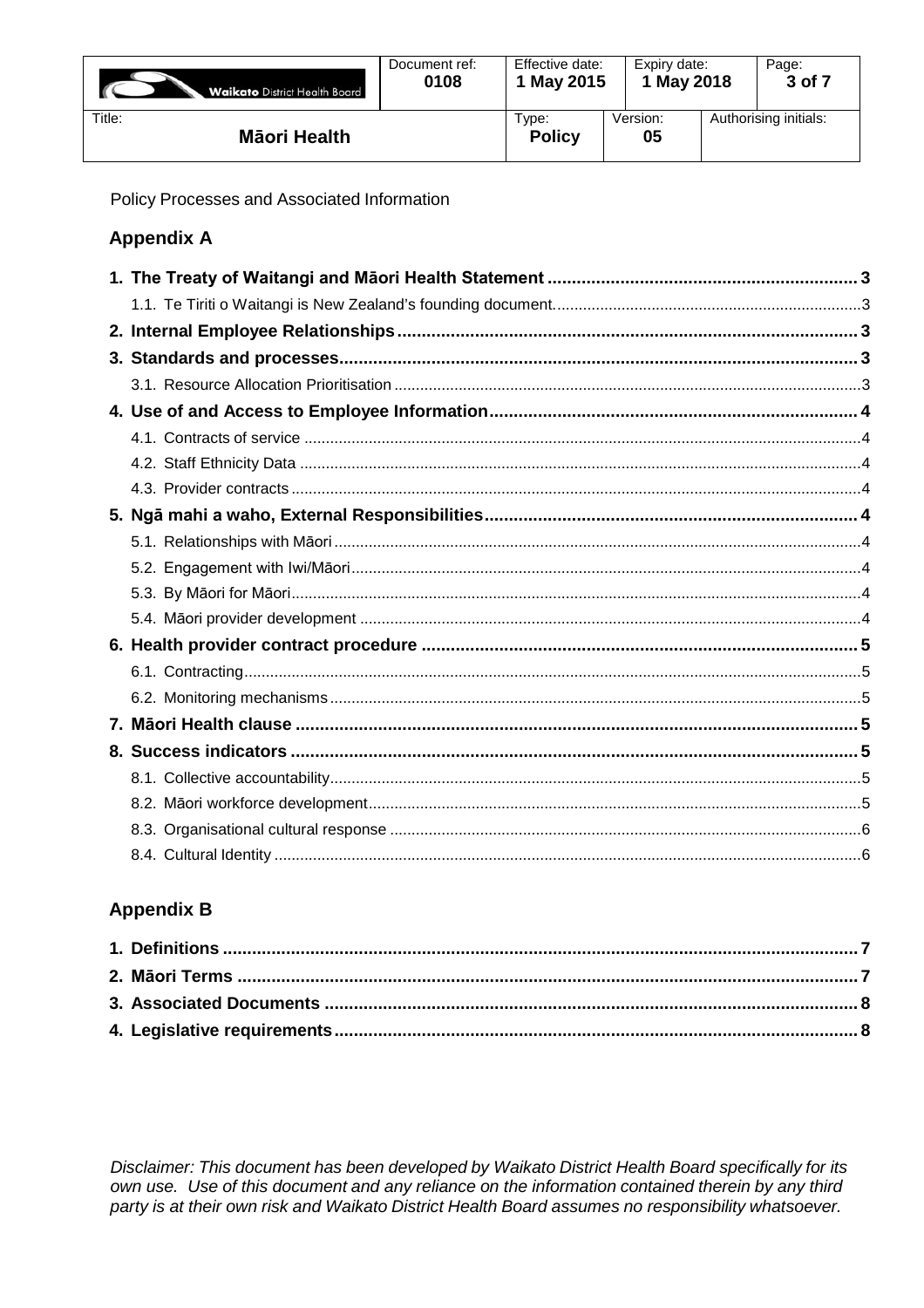| <b>Waikato</b> District Health Board | Document ref:<br>0108 | Effective date:<br>1 May 2015 | Expiry date:<br>1 May 2018 | Page:<br>3 of 7       |
|--------------------------------------|-----------------------|-------------------------------|----------------------------|-----------------------|
| Title:<br>Māori Health               |                       | Type:<br><b>Policy</b>        | Version:<br>05             | Authorising initials: |

# **Appendix A**

## <span id="page-2-1"></span><span id="page-2-0"></span>**1. The Treaty of Waitangi and Māori Health Statement**

## **1.1. Te Tiriti o Waitangi is New Zealand's founding document.**

The Treaty of Waitangi principles of partnership, participation and active protection must guide the way in which the Waikato District Health Board responds to Māori health care issues.

All Waikato DHB contracted service providers shall demonstrate these same principles and actively demonstrate how the policies and practices of their clinical service or organisation will lead to Māori health gain. Māori health and reducing health inequalities for Māori relative to non- Māori is a shared responsibility and a shared commitment for all health services and providers within the Waikato DHB district.

Māori health is a specifically identified health gain priority area. The service provider will establish a Māori health plan with Te Puna Oranga Māori Health services that addresses this priority. In developing this operational plan the provider will take into account the Waikato DHB and Ministry of Health strategic directions for Māori health.

Each service will identify their intentions on improving Māori health within their service areas:

- What the service will deliver as targeted contributions to Māori health gain priorities.
- How the service will measure and evidence benefits to Māori and any other additional opportunities that may exist for furthering Māori health gain.

## <span id="page-2-2"></span>**2. Internal Employee Relationships**

Waikato DHB is committed to supporting staff, consultants, and volunteers to develop relationships internally and externally that facilitate the delivery of culturally appropriate and clinically effective health services that contribute to Māori health gain.

#### <span id="page-2-3"></span>**3. Standards and processes**

All Waikato DHB regional strategic plans, district annual plans and Waikato DHB service plans must provide strategies by which Māori health gain objectives including reducing inequalities shall be achieved.

Monitoring, evaluation and audits are in regard to Māori health gain and reducing inequalities of Waikato DHB plans, provider contracts and reporting process.

#### <span id="page-2-4"></span>**3.1. Resource Allocation Prioritisation**

Waikato DHB shall contribute to Māori Health gain and reducing inequalities through the prioritisation of available resources in accordance with the requirements and outcomes specified in The New Zealand Health Strategy, He Korowai Oranga, and Waikato DHB's Māori Health Plan Ki Te Taumata o Pae Ora.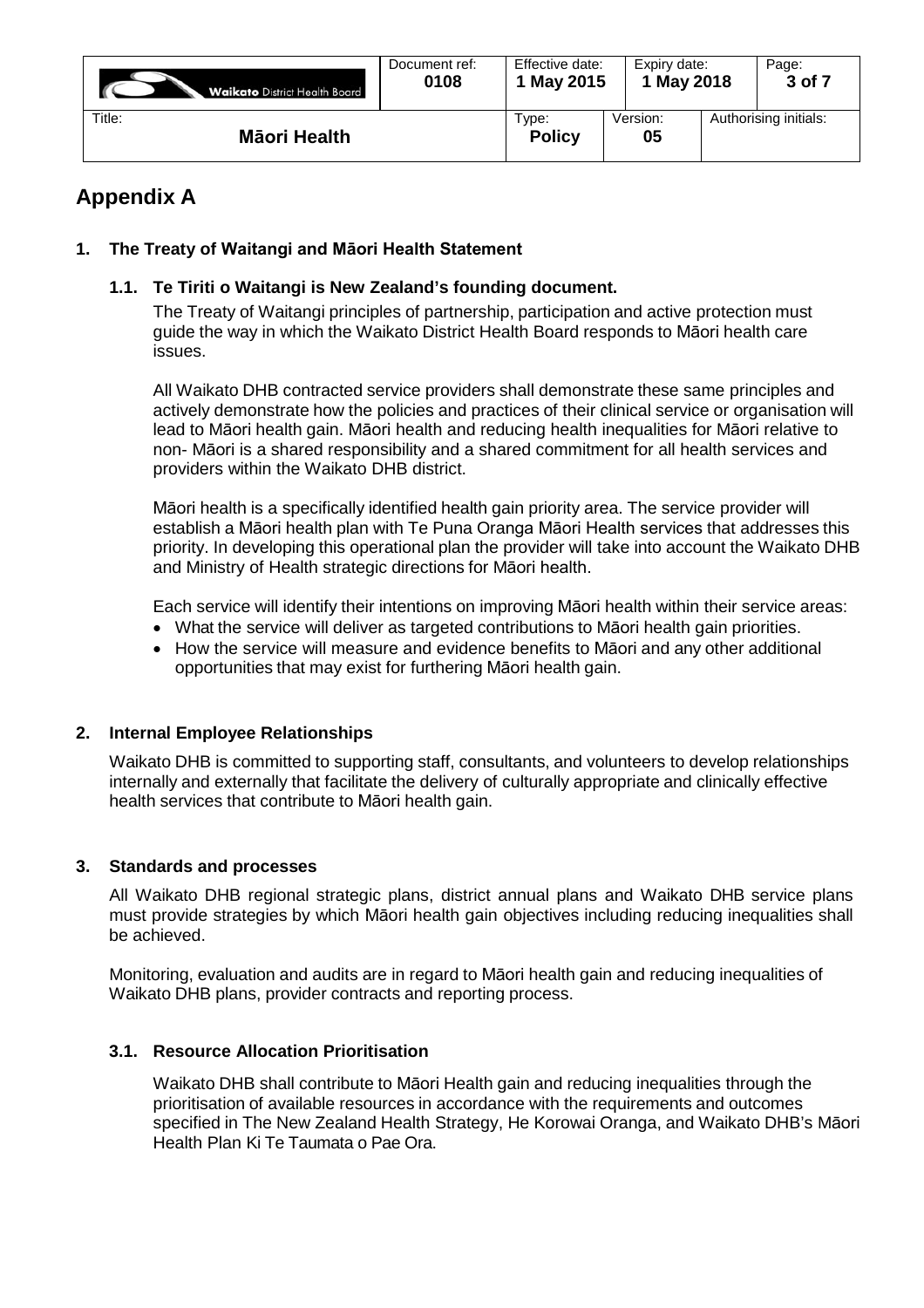| <b>Waikato</b> District Health Board | Document ref:<br>0108 | Effective date:<br>1 May 2015 | Expiry date:<br>1 May 2018 | Page:<br>3 of 7       |
|--------------------------------------|-----------------------|-------------------------------|----------------------------|-----------------------|
| Title:<br>Māori Health               |                       | Type:<br><b>Policy</b>        | Version:<br>05             | Authorising initials: |

### <span id="page-3-1"></span><span id="page-3-0"></span>**4. Use of and Access to Employee Information**

#### **4.1. Contracts of service**

Waikato DHB position descriptions must incorporate a Treaty of Waitangi Statement. Evidence and commitment to Māori health gain and reducing health inequalities for Māori.

#### <span id="page-3-2"></span>**4.2. Staff Ethnicity Data**

Collection of ethnicity data via annual workforce profile by professional groups comparative between Māori and non-Māori as well as percentage and total under reported and by tribal affiliation

#### <span id="page-3-3"></span>**4.3. Provider contracts**

Service specifications within Waikato DHB provider contracts must incorporate a standard Māori Health plan.

#### <span id="page-3-4"></span>**5. Ngā mahi a waho, External Responsibilities**

The Waikato DHB is committed to building a public health relationship with Māori communities and has a Memorandum of Understanding in place with Ngāti Maniapoto, Te Runanga o Kirikiriroa, Hauraki and Ngāti Tūwharetoa. Waikato/ Tainui, Raukawa Trust Board and Whanganui Trust Board who are recent members to the Iwi Māori Council. The role of the Iwi Māori Council is to provide advice to the Waikato DHB at the strategic level on all matters pertaining to health and disability services for Māori. Te Tiriti o Waitangi shall guide the relationship between Iwi Māori Council and the Waikato DHB. Specifically Te Tiriti o Waitangi will be operationalized by the Waikato DHB by:

- Reducing health inequalities between Māori and non- Māori
- Promoting the implementation of Whānau Ora/ Paeora (family health and wellbeing/ a healthy future for the Māori population)
- Improving mainstream responsiveness to Māori health needs
- Encouraging the development of sustainable Māori health providers

#### <span id="page-3-5"></span>**5.1. Relationships with Māori**

The Waikato DHB must provide Māori the opportunity to contribute to the development of principles and practices, which improve Māori Health and focus on reducing inequalities.

#### <span id="page-3-6"></span>**5.2. Engagement with Iwi/Māori**

The Waikato DHB has a responsibility to engage with Iwi/Māori in any major developments and projects to be undertaken across the Organisation.

#### <span id="page-3-7"></span>**5.3. By Māori for Māori**

Waikato DHB in alignment with the Governments rules of procurement is committed to purchasing "kaupapa Māori led services for all".

#### <span id="page-3-8"></span>**5.4. Māori provider development**

Waikato DHB has a responsibility to develop improved access and choice of services for Māori through Māori provider development.

Waikato DHB has a responsibility to develop improved services for Māori by non-Māori through all provider contracts and annual service plans.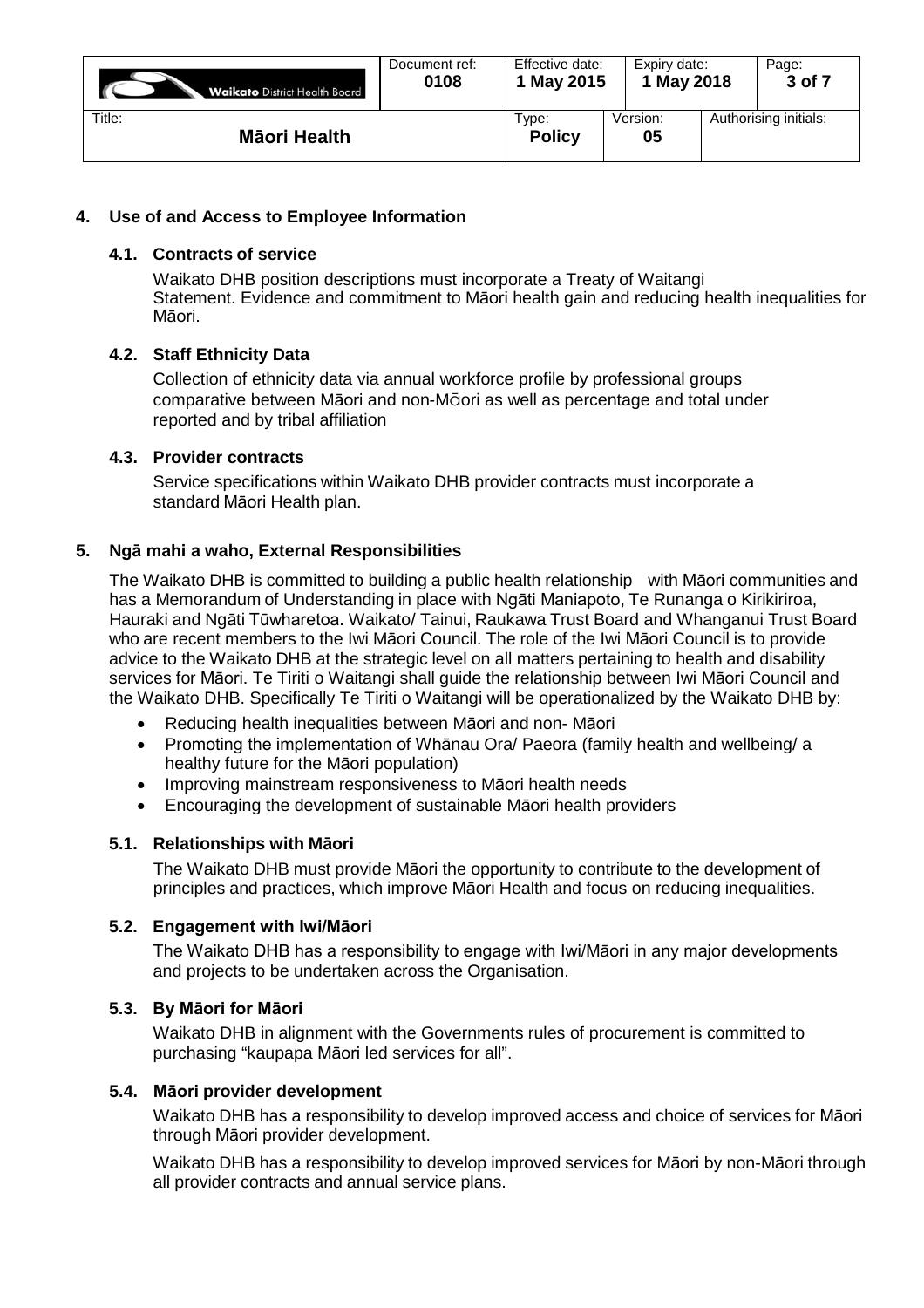| <b>Waikato</b> District Health Board | Document ref:<br>0108 | Effective date:<br>1 May 2015 | Expiry date:<br>1 May 2018 | Page:<br>3 of 7       |
|--------------------------------------|-----------------------|-------------------------------|----------------------------|-----------------------|
| Title:<br>Māori Health               |                       | Type:<br><b>Policy</b>        | Version:<br>05             | Authorising initials: |

#### <span id="page-4-1"></span><span id="page-4-0"></span>**6. Health provider contract procedure**

#### **6.1. Contracting**

Waikato DHB's healthcare provider contracts must include Waikato DHB's statement of its position on the Treaty of Waitangi and Māori Health as directed in the purpose of the Māori health policy.

#### <span id="page-4-2"></span>**6.2. Monitoring mechanisms**

Waikato DHB must define and implement performance accountabilities within provider contracts which allow for monitoring, audits and evaluation against the standard conditions of the provider contract.

#### <span id="page-4-3"></span>**7. Māori Health clause**

Māori health is an identified health gain priority area requiring improvement and this includes the ability to reduce system inequalities. Te Puna Oranga Māori Health Service & Ministry of Health has established an agreed Māori health plan that focuses on Māori health gain and reducing inequalities for Māori. In developing this plan the provider will take into account the Waikato DHB strategic direction for Māori health and the crown objectives for Māori health.

The provider will specify how it intends to implement this plan. In particular, the provider will identify those services it will deliver as explicit contributions to Māori health gain priorities, how these services will be measured to ascertain what benefit is evident and other additional opportunities that may exist for furthering Māori health gain.

#### <span id="page-4-5"></span><span id="page-4-4"></span>**8. Success indicators**

#### **8.1. Collective accountability**

All decisions impacting upon Māori health must be consistent with the annual Waikato DHB Māori Health plans 'Ki te Taumata o Pae Ora' and Māori health principles, policies and practices approved by the Waikato DHB.

All activities undertaken by Waikato DHB that directly align to the key objectives of Māori health and culture must be endorsed by Te Puna Oranga Waikato DHB's Māori Health Service.

#### <span id="page-4-6"></span>**8.2. Māori workforce development**

Waikato DHB will ensure equitable access for Māori high school students to hospital placements and or health career expo within the Waikato.

Waikato DHB will work to increase the numbers of Māori working within the health sector and work to ensure the necessary resources are made available to respond to the health needs of the population.

Waikato DHB will accelerate Māori recruitment and retention strategies to support attraction of Māori to the Waikato DHB.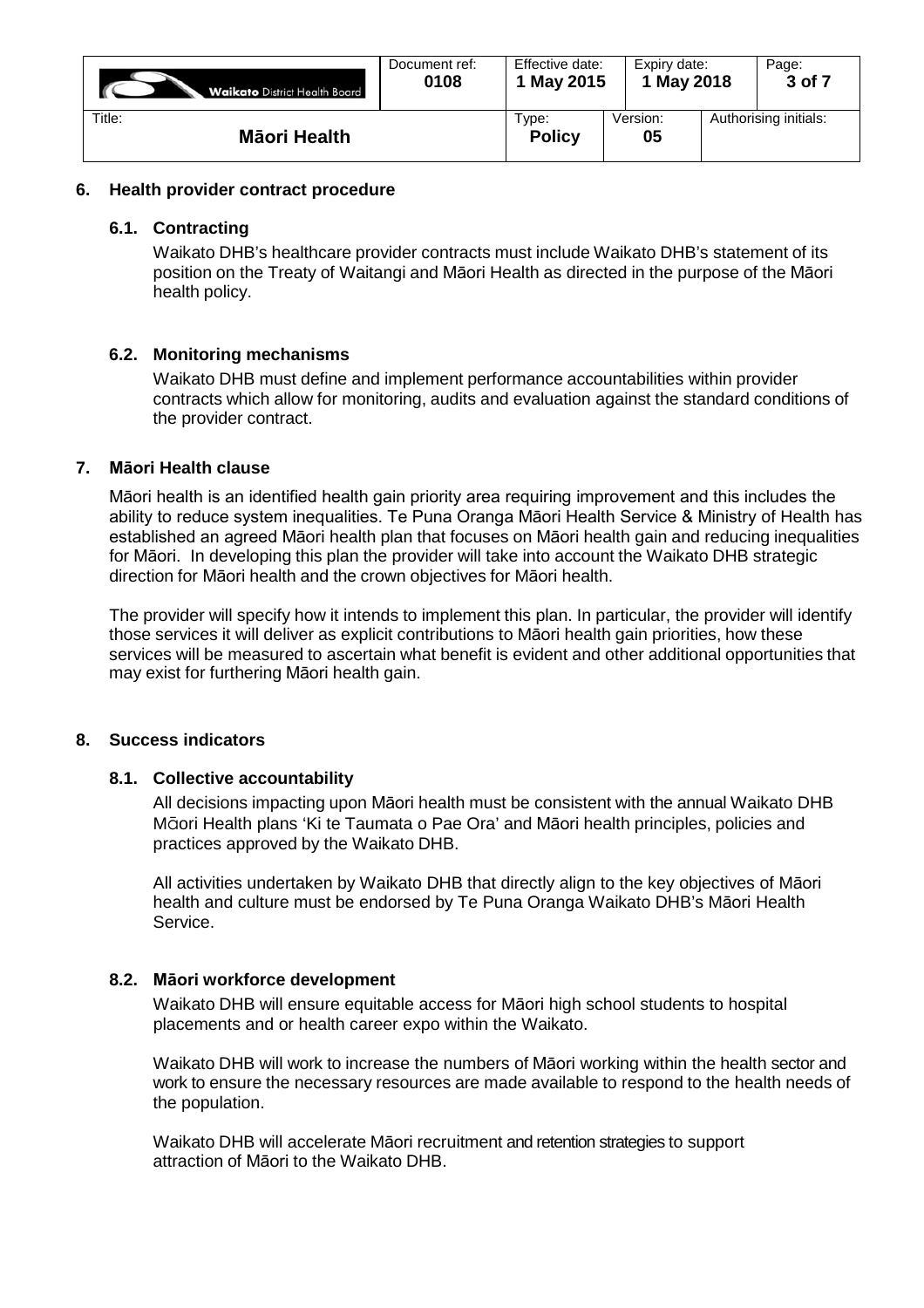| <b>Waikato</b> District Health Board | Document ref:<br>0108 | Effective date:<br>1 May 2015 | Expiry date:<br>1 May 2018 | Page:<br>3 of 7       |
|--------------------------------------|-----------------------|-------------------------------|----------------------------|-----------------------|
| Title:<br>Māori Health               |                       | Type:<br><b>Policy</b>        | Version:<br>05             | Authorising initials: |

- Advertise in Māori media and Job vacancy websites i.e. mahi.com
- Mihi may be included in appropriate job advertisements i.e. Māori specific
- Māori health will be given the opportunity to participate in selection and interview process for all senior staff viewed.
- Shortlisted job seekers may have whanau support through the interview process
- Look to develop strategies that better retain the Māori workforce within the health sector

#### <span id="page-5-0"></span>**8.3. Organisational cultural response**

- Ongoing monitoring and evaluation of the implementation of the Māori Health plan activities.
- All plans and initiatives shall seek to improve Māori health gain and reduce inequalities for Māori.
- All plans and initiatives shall align to key policy documents relating to Māori health including Tikanga Recommended Best Practice Guidelines Policy.

#### <span id="page-5-1"></span>**8.4. Cultural Identity**

Whānau, Hapū, and Iwi shall retain ownership of Te Reo me ōna Tikanga and Tāonga Māori. The Waikato DHB will follow the pōwhiri process as determined by Tainui kawa.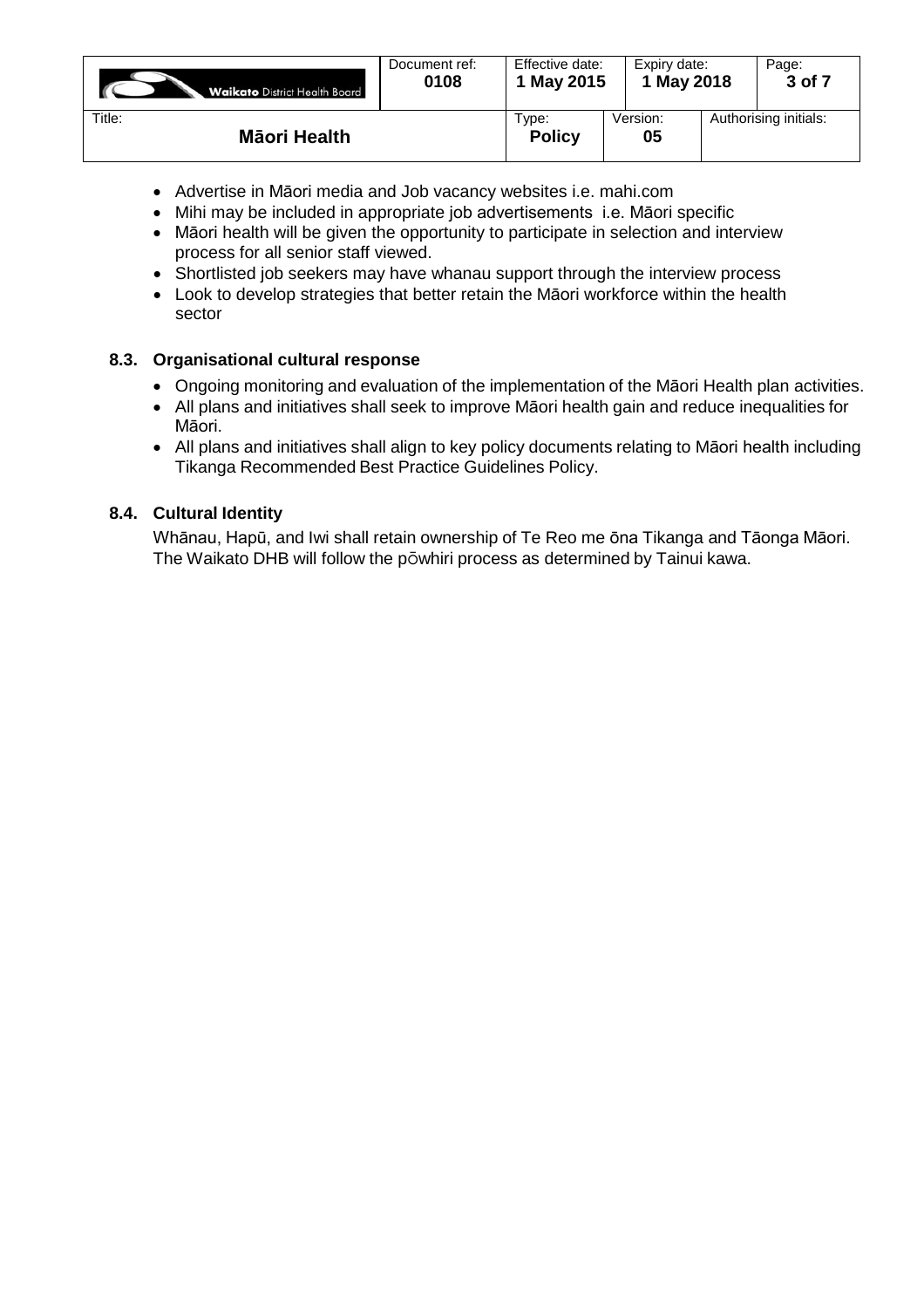| <b>Waikato</b> District Health Board | Document ref:<br>0108 | Effective date:<br>1 May 2015 | Expiry date:<br>1 May 2018 | Page:<br>3 of 7       |
|--------------------------------------|-----------------------|-------------------------------|----------------------------|-----------------------|
| Title:<br>Māori Health               |                       | Type:<br><b>Policy</b>        | Version:<br>05             | Authorising initials: |

# **Appendix B**

### <span id="page-6-0"></span>**1. Definitions**

#### **Committed to the Treaty of Waitangi**

The government is committed to fulfilling the special relationship between Iwi and the Crown under the Treaty of Waitangi.

#### **Partnership**

Working together with Iwi, hapū, whānau and Māori communities to develop strategies for Māori health gain and appropriate health and disability services.

#### **Participation**

Involving Māori at all levels of the sector, in decision making, planning development and delivery of health and disability services.

#### **Protection**

Working to ensure Māori have at least the same level of health as non-Māori and safeguarding Māori cultural concepts, values and practices.

#### <span id="page-6-1"></span>**2. Māori Terms**

For the Māori terms that are not defined in this and other Waikato DHB documents, a translation or meaning is provided below. However the interpretive meaning given here is only one example of the meaning of some of the Māori terms. There are several meanings and contexts that these terms can be applied. Accordingly the interpretive meaning is to help give an understanding to Māori terms within this Māori Health Policy and other Waikato DHB documents

| Aotearoa          | New Zealand                                                     |
|-------------------|-----------------------------------------------------------------|
| Ahuatanga         | the way in which Māori customary values, practices, beliefs and |
|                   | protocols are carried out                                       |
| Hapū              | Sub-tribe                                                       |
| Hauora            | Health                                                          |
| He Huarahi Oranga | A pathway to improved health                                    |
| Hui               | Meeting, gathering                                              |
| Iwi               | Tribe                                                           |
| Kaha              | Strength                                                        |
| Kaiwhakarite      | Advisor, facilitator                                            |
| Karakia           | Prayer, incantation                                             |
| Kaumātua          | Elder (male or female)                                          |
| Kaupapa           | Theme, strategy                                                 |
| Kawa              | Protocol                                                        |
| Kāwanatanga       | Government                                                      |
| Kitea             | Seen, visible                                                   |
| Koroua            | Elderly male                                                    |
| Kuia              | <b>Elderly female</b>                                           |
| Mana              | Integrity, prestige                                             |
| Manaakitanga      | A practice of caring for others                                 |
| Manuhiri          | Visitor                                                         |
| Marae             | The courtyard adjacent to the whare tūpuna (main meeting house) |
| Ngā mahi a roto   | <b>Internal Pursuits</b>                                        |
| Ngā mahi a wāho   | <b>External Pursuits</b>                                        |
|                   |                                                                 |